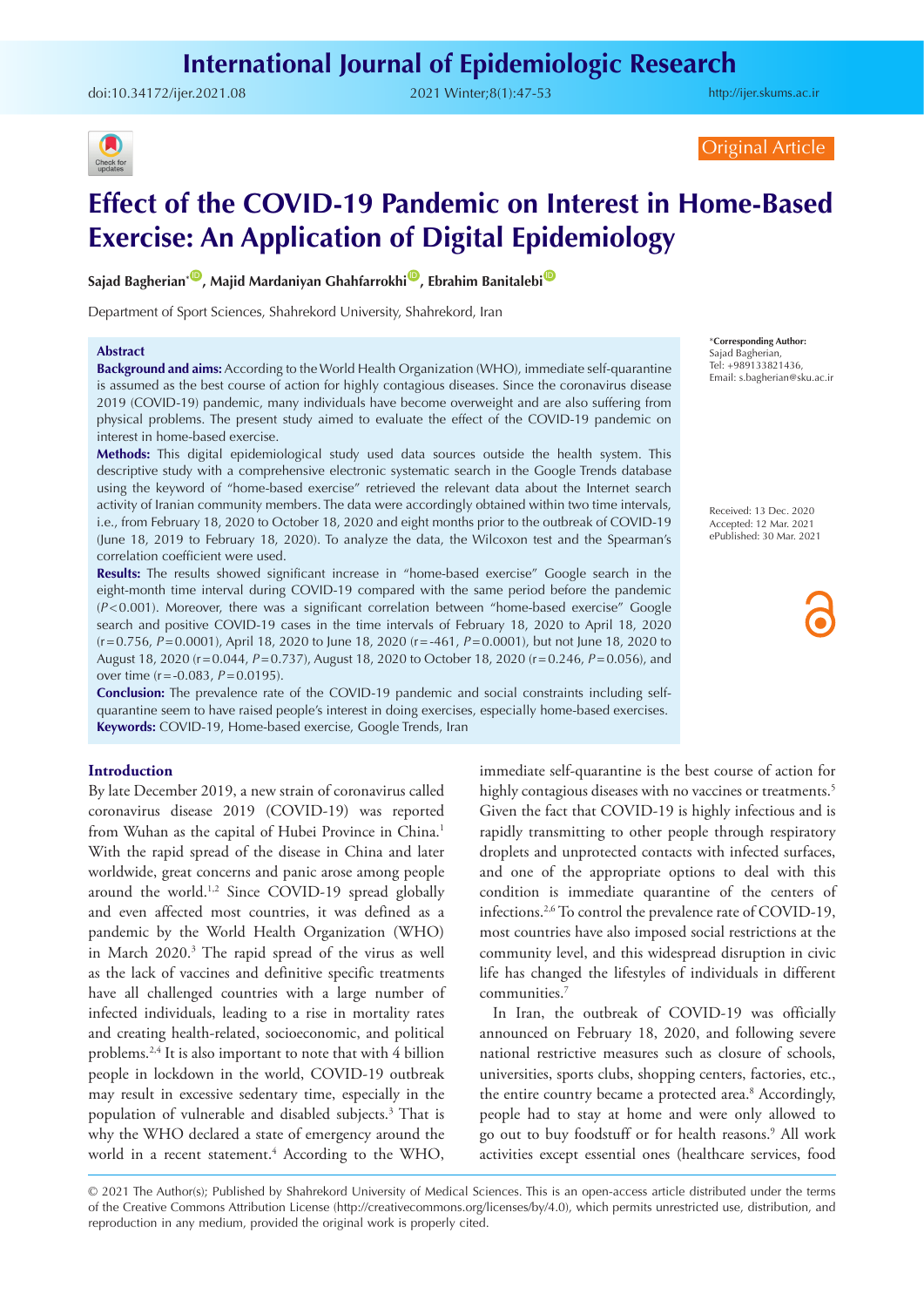preparation and sales, city cleaning services, police, etc.) were suspended or turned into distant forms, known as telecommuting.9

The use of self-quarantine to combat the COVID-19 pandemic seems epidemiologically successful, but it has had serious negative consequences for other healthrelated measures.7,10 In particular, self-quarantine has adversely affected health status by a combination of deteriorating socioeconomic conditions, psychological security, and metabolic processes.<sup>11,12</sup> To this end, several approaches have been designed to curb the prevalence rate of COVID-19, which may increase obesity and result in related metabolic diseases.7 The immune system is highly responsive to physical activity, with the extent of the response related to both duration and intensity of exercise <sup>13</sup>. A number of epidemiological studies suggest that regular physical activity is associated with decreased incidence of and mortality from influenza and pneumonia.<sup>13</sup> No scientific data currently exists regarding the effects of exercise on coronaviruses.<sup>14</sup> In terms of home-based exercise, a simple internet or YouTube search will reveal a large number of home programs of dance, aerobics, yoga, Pilates, strength workouts, and stretching. Aerobic exercise can be facilitated by the use of stairs and inclines; running on the spot; home exercise bikes, treadmills, and running machines; or laps of the backyard pool.<sup>14</sup>

According to relevant reports in this field, many people in different communities have become overweight and are suffering from physical problems following staying at home and being sedentary.15 However, it is not clear how much restrictions on self-quarantine have increased people's interest in doing exercises at home. Therefore, the present study aimed to investigate whether self-quarantine during the COVID-19 pandemic has raised personal interest in home-based exercise or not.

## **Materials and Methods**

This is a digital epidemiological study that uses data sources outside the health system. This descriptive study with a comprehensive systematic electronic search in the Google Trends database using the keyword of "homebased exercise" retrieved the relevant data about the Internet search activity of Iranian community members, and compared it with the COVID-19 prevalence chart.

The search terms were also identified by performing an initial comparative search using the Google Trends search engine of home exercises including "home workouts, home training, home-based exercise, at-home resistance training, and home gym". Due to the low frequency of the searches in other terms, "home-based exercise" was recruited for the purpose of this study.

First, in Google Trends, one can search by "search terms" and "topics". In contrast to search terms, which captures queries based on specific words users' type without considering the underlying concept, search topics encompass a group of terms that share the same concept in any language. For example, "exercise" as a search term may pick up irrelevant searches that included the word "exercise", such as "a thinking exercise", "exercise" as a topic should theoretically include all queries related to the concept of "exercise", whether or not the word "exercise" was mentioned, such as "workout" and "high-intensity interval training", without miss-identifying irrelevant searches with the term "exercise". Second, Google Trends does not provide the absolute number of search queries. Google Relative Search Rate (GRSR) represents the relative proportion of a search topic in relation to all search inquiries in a defined time frame and geography.<sup>16</sup> Google Trends can present search data for one topic, where the highest proportional search on this topic during the defined period is defined as a value of 100, with the other data points shown as proportions of 100. Google Trends can also present comparative data on multiple topics in the same geographical area during the same time frame, where the highest proportionate search on any topic is defined as 100, and the other data points on all topics are presented relative to 100.16

Google Trends uses a fraction of searches for a particular term (keyword or search term), and then analyzes Google search. The result is analyzed and interpreted according to a specific and defined geographical location in the time period. The more keywords you repeat, the greater your share becomes. Also, Google Trends has been confirmed a reliable tool for digital epidemiology.17

A search was accordingly conducted on November 3, 2020, using the Google Trends database to obtain the search volume information using the composite search terms of "home-based exercise". The data were retrieved within two time intervals from February 18, 2020 to October 18, 2020 and eight months prior to the outbreak of COVID-19 (June 18, 2019 to February 18, 2020). The search was limited to Iran. The weekly search results were also downloaded in the comma-separated values (CSV) format produced by Google Trends. In addition, the daily prevalence statistics on COVID-19 from February 18, 2020, to October 18, 2020, in Iran were retrieved from the following address: [https://www.worldometers.info/](https://www.worldometers.info/coronavirus/country/iran/) [coronavirus/country/iran/](https://www.worldometers.info/coronavirus/country/iran/).

It should be noted that the Google Trends database provides insights into individuals' search habits using the Google search engine.18 The Google Trends also shows how often the search terms have been entered in the Google search engine relative to the total search volume in a region or globally. Although it does not provide absolute search numbers, it offers a measure called the search volume over time.<sup>19</sup> Thus, a value of 100 means the highest popularity of searching for a term, a value of 50 represents average popularity of searching for a term, and a value of zero denotes not enough data for a term.<sup>9,18</sup> More information about Google Trends can be found at https://support.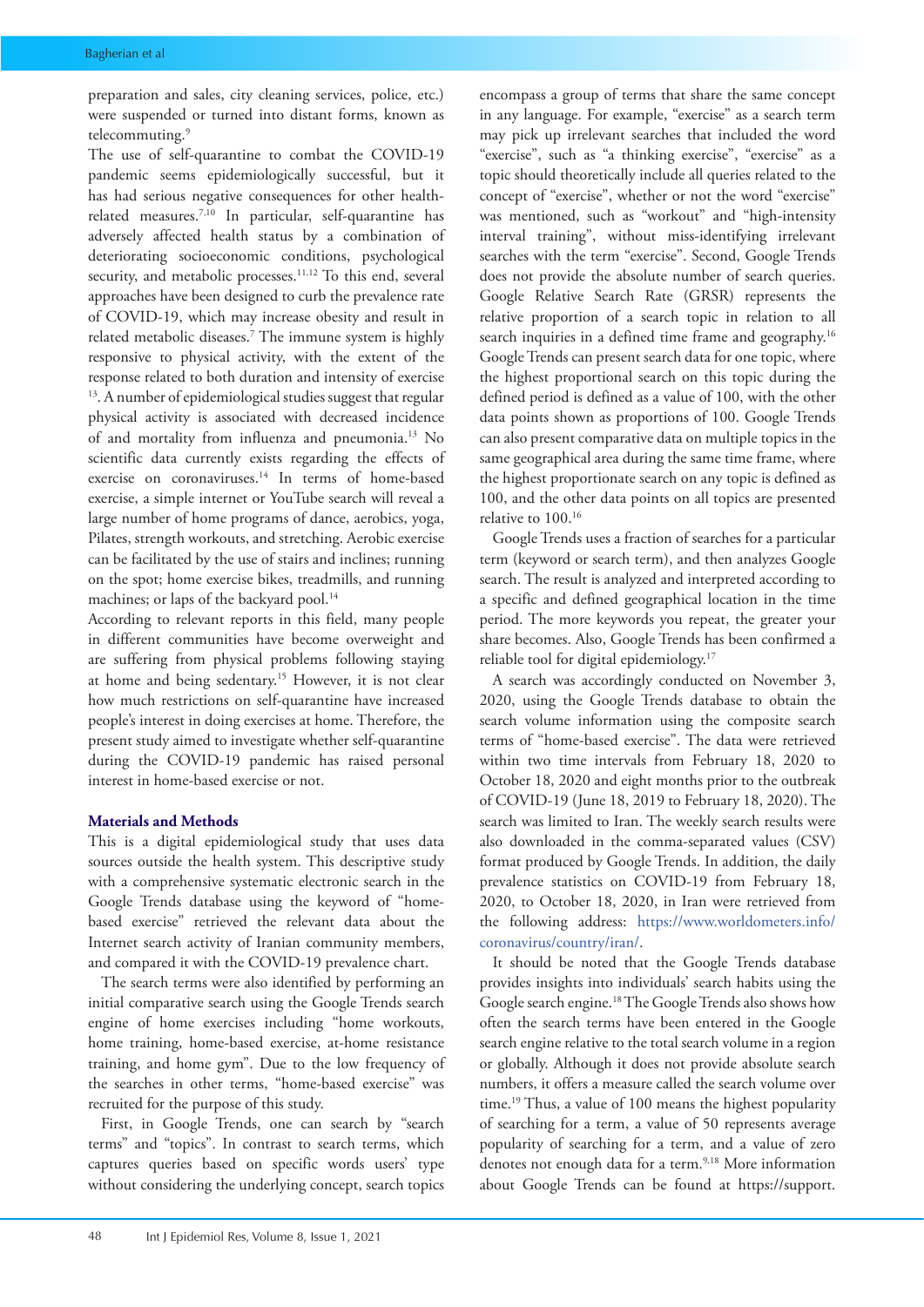google.com/trends.19

To compare the Internet search volume of the keyword with the daily increase in the number of patients with COVID-19, the data analysis was conducted using the Spearman's rank correlation coefficient. Furthermore, the Wilcoxon signed-rank test was employed to investigate the Internet search volume of the keyword in eight months during and before the COVID-19 pandemic. The statistical significance was also set at *P*<0.05. The data were further analyzed using the SPSS Statistics software (Version 22.0) for Windows (SPSS Inc., Chicago, IL, USA) and then expressed as mean ± standard deviation (SD).

#### **Results**

The study results showed a significant growth in "homebased exercise" Google search in an eight-month period during the COVID-19 pandemic compared with the same time before the pandemic  $(P=0.0001)$  ([Figure](#page-2-0) 1, [Table](#page-2-1) [1\)](#page-2-1). The findings also revealed a significant correlation between "home-based exercise" Google search and positive COVID-19 cases in the time intervals of February 18, 2020 to April 18, 2020 (positive correlation; r=0.756, *P*= 0.0001) and April 18, 2020 to June 18, 2020 (negative correlation; r=-461, *P*=0.0001). However, no significant correlation was observed in the periods of June 18, 2020 to August 18, 2020 (r=0.044, *P*=0.737), August 18, 2020 to October 18, 2020 (r=0.246, *P*=0.056), and over time (r=-0.083, *P*=0.0195) [\(Figures](#page-3-0) 2 and [3](#page-3-1), [Table](#page-2-2) 2)

Most "home-based exercise" Google searches were from Lorestan, Kurdistan, Semnan, Zanjan, and Yazd provinces with the keywords such as aerobic exercise at home, core exercise at home, and exercise education at home prior to COVID-19. After the pandemic, the bulk of "homebased exercise" Google searches were from Kurdistan, North Khorasan, Semnan, West Khorasan, and Golestan provinces with the keywords such as child exercise at home, stretch exercise at home, simple exercise at home, and morning exercise at home [\(Figure](#page-4-0) 4).

Besides, keywords such as aerobic exercise at home, core exercise at home, and exercise education at home were the keywords mostly used in google search prior to COVID-19

<span id="page-2-0"></span>

**Figure 1.** "Home -Based Exercise" Google Search in an Eight-Month Period After and Before COVID-19.

<span id="page-2-1"></span>**Table 1**. Changes in Home-Based Exercise Google Search During and Before COVID-19

| Search term                                     | <b>Before</b><br>COVID-19 | During<br>COVID-19         | 7 | P value    |  |  |
|-------------------------------------------------|---------------------------|----------------------------|---|------------|--|--|
| Home-based<br>exercise                          | $6.902 + 3.550$           | $36.196 + 17.351 - 13.510$ |   | $0.0001**$ |  |  |
| 10 Pc0 te gone to right than the street that ** |                           |                            |   |            |  |  |

\*\*Indicated significant change at *P*≤0.01.

<span id="page-2-2"></span>**Table 2**. Spearman's Correlation Coefficient Between "Home-Based Exercise" Google Search and Positive COVID-19 Cases

| Correlation       | <b>Home-Based Exercise</b> |                              |                            |                           |                             |  |  |
|-------------------|----------------------------|------------------------------|----------------------------|---------------------------|-----------------------------|--|--|
|                   | First 2<br><b>Months</b>   | Second 2<br><b>Months</b>    | Third 2<br><b>Months</b>   | Fourth 2<br><b>Months</b> | Total<br>(8 Months)         |  |  |
| COVID-19<br>cases | $R=0.756$<br>$P=0.0001**$  | $R = -0.461$<br>$P=0.0001**$ | $R = 0.044$<br>$P = 0.737$ | $R=0.246$<br>$P = 0.056$  | $R = -0.083$<br>$P = 0.195$ |  |  |

\*\*Indicated significant correlation at *P*≤0.01.

pandemic. In addition, after the pandemic, keywords such as child exercise at home, stretch exercise at home, simple exercise at home, and morning exercise at home were the mostly used google search keywords.

#### **Discussion**

The main purpose of this study was to investigate whether self-quarantine during the outbreak of COVID-19 pandemic increased personal interest in doing exercises at home or not. The study results illustrated a significant rising trend in "home-based exercise" Google search within eight months during COVID-19 compared with the same time before the pandemic. Moreover, the findings revealed a significant correlation between "home-based exercise" Google search and positive COVID-19 cases in the time intervals of February 18, 2020 to April 18, 2020 (positive correlation; r=0.756, *P*=0.0001) and April 18, 2020 to June 18, 2020 (negative correlation; r=-461, *P*=0.0001). However, no significant correlation was observed in the periods of June 18, 2020 to August 18, 2020 (r=0.044, *P*= 0.737), August 18, 2020 to October 18, 2020 (r=0.246, *P*= 0.056), and over time (r=-0.083, *P*= 0.0195).

One of the main findings of this study was the increase in home-based exercise Google search during COVID-19 compared with the same time before the pandemic. The results also showed that the self-quarantine conditions and home-stay caused people seek for physical activity and exercise. In this regard, some studies suggested that self-quarantine and home-stay had augmented sedentary activities such as sitting and lying down for watching TV and increased bedtime for long periods.20-22 It had been comparably reported that such sedentary activities were generally associated with higher calorie intakes.<sup>23</sup> It had been further confirmed that there were reductions in step counts in various countries (from 10000 to below 1500) with a concomitant weight gain and higher fat percentage alongside reduced insulin sensitivity in adults following the outbreak of the COVID-19 pandemic.<sup>24</sup> Because of less exercise and fewer than 2000 steps, a loss of 2.8% of muscle mass within two weeks had been correspondingly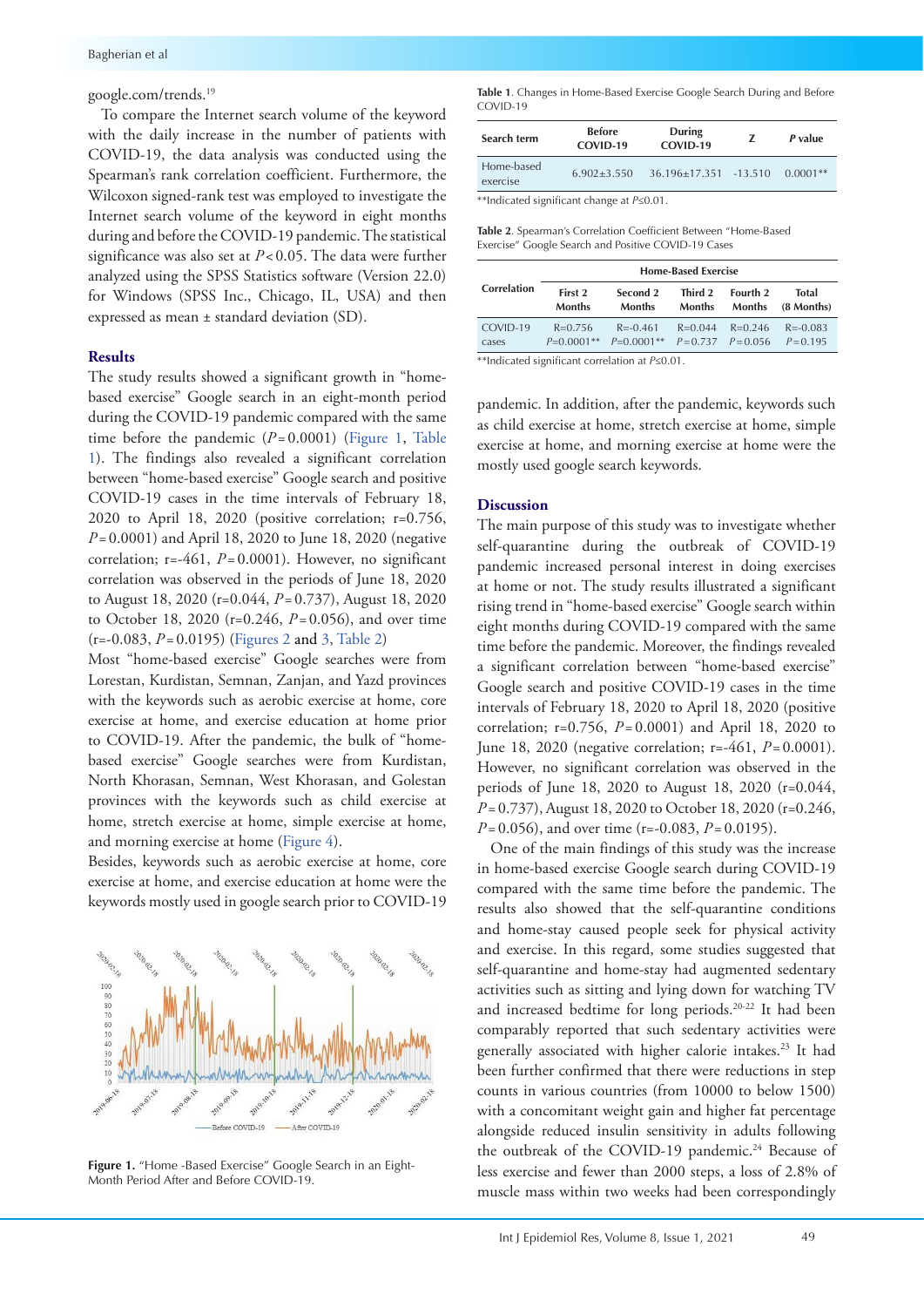<span id="page-3-0"></span>

**Figure 2**. Correlation Between "Home-Based Exercise" Google Search and Positive COVID-19 Cases. **Figure 2**. Correlation Between "Home-Based Exercise" Google Search and Positive COVID-19 Cases.

<span id="page-3-1"></span>

**Figure 3**. Diagrams of "Home-Based Exercise" Google Search and Positive COVID-19 Cases .

reported.25-27 Furthermore, a recent study illustrated an agedependent decrease in leisure-time physical activity levels under self-quarantine conditions.<sup>28</sup> Although one premise was that physical activity had declined during the pandemic and it was likely to be true and evidenced by some megadata from fitness trackers, there was also contrary evidence that physical activity might have either remained the same or possibly boosted.29 Given the amount of prepublication and non-peer-reviewed evidence in this field, it is too early to indicate that physical activity has definitively dropped. In general, it became clear that inadequate access to sports and health clubs, aquatic sports centers, outdoor sports, and park fitness equipment, as well as other sports facilities and even no training partners had reduced the levels of physical activity in the community concerned.10,20,30 The results of present study also theoretically indicated a growing trend in attention to physical activity at home

during the COVID-19 pandemic compared with the same period before it, which was of great importance. Nevertheless, further surveys are needed to examine this hypothesis more closely, and it seems very optimistic that a growth in the search term for home-based exercise is directly related to an increase in physical activity. There is a current concern about the effects of physical inactivity on the general population and notably on at-risk/vulnerable groups for severe illness from COVID-19, such as older adults and people with cardiovascular and rheumatic diseases. The reduction in physical activity worsens the risks to these populations since there is an increasing risk factor burden. There is a strong recommendation for people to stay active during this critical period to maintain physical and mental health.<sup>31</sup>

Other important results of the present study included a positive relationship between the elevation in the positive COVID-19 cases and the rate of home exercise search in the first two months and a negative relationship in the second two months of the COVID-19 pandemic. It seems that, in the first two months and almost coinciding with the first peak of the COVID-19 pandemic, the search for a home-based exercise term had promoted. This could be due to more accurate media coverage in that period, as well as publication of a large number of articles during the pandemic, which may have encouraged people to pursue exercise and related information.<sup>32</sup> Of course, national holidays related to the Iranian New Year and national self-quarantine could have affected these results,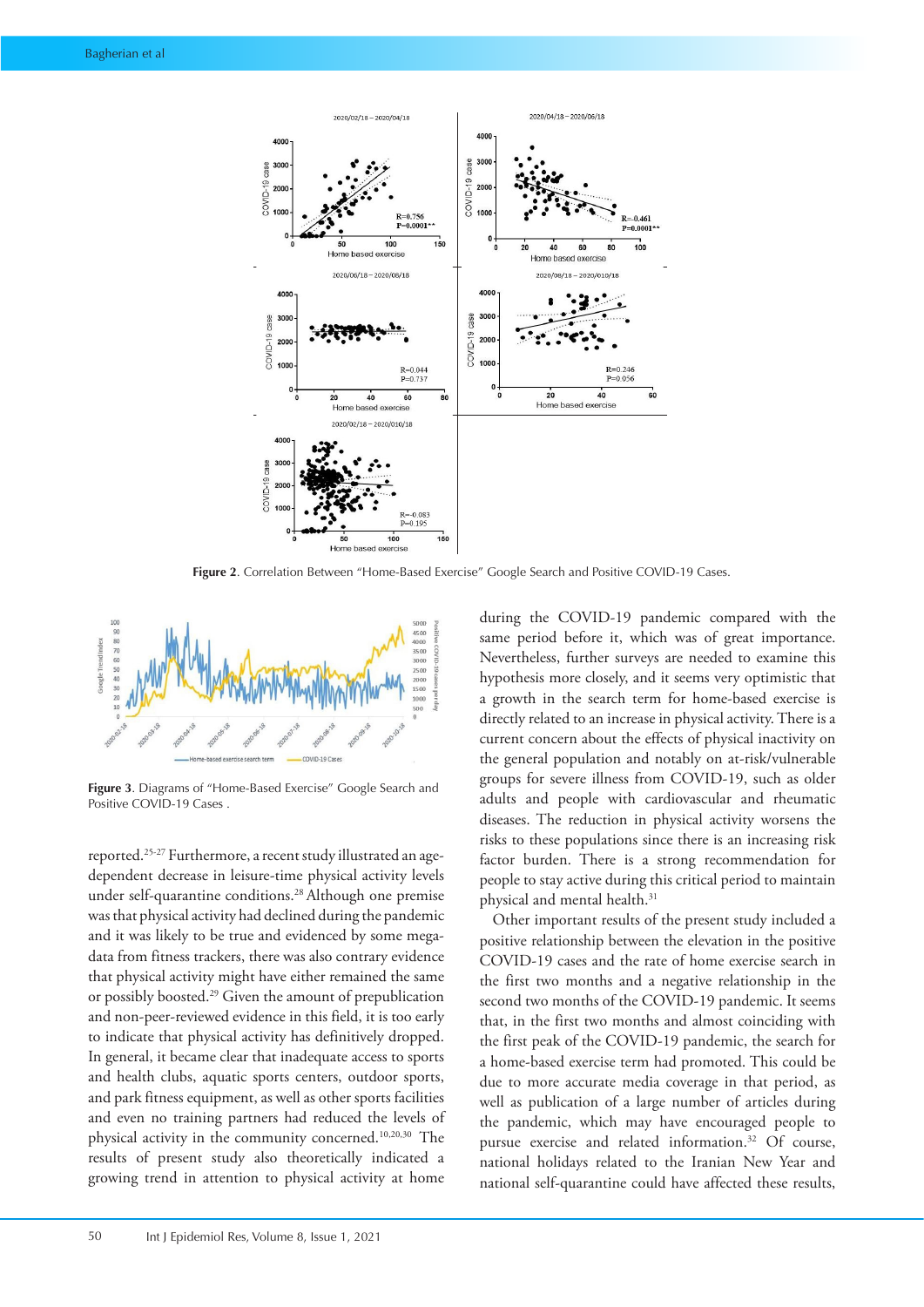<span id="page-4-0"></span>

**Figure 4.** Provincial Search Rate Map of "Home-Based Exercise" Google Search.

because people had probably spent more time at home and had thus found it necessary to organize their physical activities and home-based exercises.<sup>29,33</sup> After this period, i.e., following the first two months, it seems that people's attention to exercise, especially home-based exercises, had decreased with the passage of global self-quarantines and their return to daily work, and on the other hand, the reduction of media coverage.<sup>34,35</sup> People should be advised of the need to perform regular physical activity due to two major points related to the fundamental role of physical activity: mental health and the immune system. Significant evidence shows that physical activity enhances the immune system, as well as psychological well-being and antiinflammatory effects.36

Generally, Google Trends is a keyword research tool that provides near real-time trend data regarding interest as operationalized by the Internet search volume. Google Trends data also allow an exciting opportunity for research into real-time public interest in particular topics. Prior to this event, the given issue has been utilized in various areas of medical research such as multiple sclerosis,<sup>37</sup> cancer screening,<sup>38</sup> and most notably influenza surveillance.<sup>39</sup> It has become clear that the data from Google Trends does suffer from sampling bias, as the results are limited only to the Google search engine users. From the perspective of health care, it is also more likely to be used by younger generations who are perhaps more tech-savvy and embrace alternative avenues of medical advice. Therefore, this only allows gaining an insight into a further subset of this population. In this respect, the Office for National Statistics reported that only 38.7% of adults over the age of 75 had used the Internet in 2015 compared with 99.2%

of those aged between 16 and 24 years.<sup>40</sup>

However, Google Trends data in this study represented an opportunity to gain an insight into people's search habits.40 This study not only added to the evidence regarding previous studies but also showed that it could be utilized for purposes such as the effects of pandemics on individuals' common habits.

Several guidelines have been recently published on how Google Trends may be practiced in medical research.<sup>40</sup> Recent technological advances in data acquisition such as Google Trends may thus allow more timely data collection to learn about interest trends in various health-related topics.

#### **Conclusion**

In general, the prevalence rate of the COVID-19 pandemic and its subsequent social constraints including selfquarantine and physical distancing seem to have increased people's interest in doing exercises, especially home-based exercises.

## **Conflict of Interest Disclosures**

The authors have no conflict of interests associated with the material presented in this study.

### **Ethical Approval**

No ethical approval was obtained, as the study was conducted using publically available data.

#### **Funding**

None.

#### **Acknowledgments**

The authors thank all individuals who sincerely contributed to this study.

## **References**

- 1. Phelan AL, Katz R, Gostin LO. The novel coronavirus originating in Wuhan, China: challenges for global health governance. JAMA. 2020;323(8):709-10. doi: 10.1001/jama.2020.1097.
- 2. Cucinotta D, Vanelli M. WHO declares COVID-19 a pandemic. Acta Biomed. 2020;91(1):157-60. doi: 10.23750/ abm.v91i1.9397.
- 3. Lu R, Zhao X, Li J, Niu P, Yang B, Wu H, et al. Genomic characterisation and epidemiology of 2019 novel coronavirus: implications for virus origins and receptor binding. Lancet. 2020;395(10224):565-74. doi: 10.1016/s0140- 6736(20)30251-8.
- 4. Sanche S, Lin YT, Xu C, Romero-Severson E, Hengartner N, Ke R. High contagiousness and rapid spread of severe acute respiratory syndrome coronavirus 2. Emerg Infect Dis. 2020;26(7):1470-7. doi: 10.3201/eid2607.200282.
- 5. World Health Organization (WHO). Chapter 10: controlling the spread of infectious diseases. In: Advancing the Right to Health: The Vital Role of Law. WHO; 2016.
- 6. Pang J, Wang MX, Ang IYH, Tan SHX, Lewis RF, Chen JI, et al. Potential rapid diagnostics, vaccine and therapeutics for 2019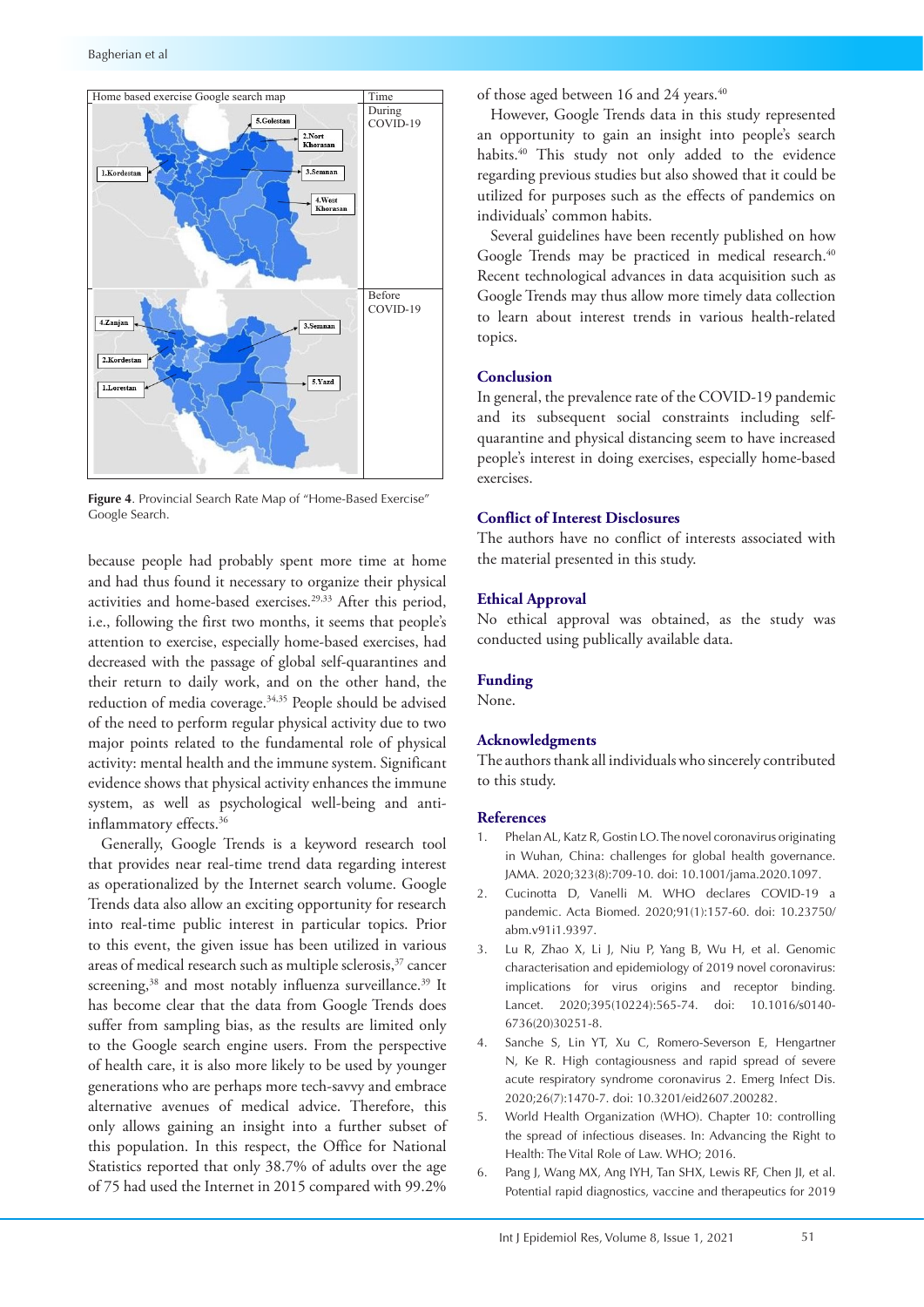novel coronavirus (2019-nCoV): a systematic review. J Clin Med. 2020;9(3):623. doi: 10.3390/jcm9030623.

- 7. Clemmensen C, Petersen MB, Sørensen TIA. Will the COVID-19 pandemic worsen the obesity epidemic? Nat Rev Endocrinol. 2020;16(9):469-70. doi: 10.1038/s41574-020- 0387-z.
- 8. Tuite AR, Bogoch, II, Sherbo R, Watts A, Fisman D, Khan K. Estimation of coronavirus disease 2019 (COVID-19) burden and potential for international dissemination of infection from Iran. Ann Intern Med. 2020;172(10):699-701. doi: 10.7326/ m20-0696.
- 9. Effenberger M, Kronbichler A, Shin JI, Mayer G, Tilg H, Perco P. Association of the COVID-19 pandemic with internet search volumes: a Google TrendsTM analysis. Int J Infect Dis. 2020;95:192-7. doi: 10.1016/j.ijid.2020.04.033.
- 10. Wilder-Smith A, Freedman DO. Isolation, quarantine, social distancing and community containment: pivotal role for oldstyle public health measures in the novel coronavirus (2019 nCoV) outbreak. J Travel Med. 2020;27(2):taaa020. doi: 10.1093/jtm/taaa020.
- 11. Mattioli AV, Ballerini Puviani M, Nasi M, Farinetti A. COVID-19 pandemic: the effects of quarantine on cardiovascular risk. Eur J Clin Nutr. 2020;74(6):852-5. doi: 10.1038/s41430-020- 0646-z.
- 12. Xin M, Luo S, She R, Yu Y, Li L, Wang S, et al. Negative cognitive and psychological correlates of mandatory quarantine during the initial COVID-19 outbreak in China. Am Psychol. 2020;75(5):607-17. doi: 10.1037/amp0000692.
- 13. Nieman DC, Wentz LM. The compelling link between physical activity and the body's defense system. J Sport Health Sci. 2019;8(3):201-17. doi: 10.1016/j.jshs.2018.09.009.
- 14. Fallon K. Exercise in the time of COVID-19. Aust J Gen Pract. 2020;49(Suppl 13):1-2. doi: 10.31128/ajgp-covid-13.
- 15. Kriaucioniene V, Bagdonaviciene L, Rodríguez-Pérez C, Petkeviciene J. Associations between changes in health behaviours and body weight during the COVID-19 quarantine in Lithuania: the Lithuanian COVIDiet Study. Nutrients. 2020;12(10):3119. doi: 10.3390/nu12103119.
- 16. Ding D, Del Pozo Cruz B, Green MA, Bauman AE. Is the COVID-19 lockdown nudging people to be more active: a big data analysis. Br J Sports Med. 2020;54(20):1183-4. doi: 10.1136/bjsports-2020-102575.
- 17. Cervellin G, Comelli I, Lippi G. Is Google Trends a reliable tool for digital epidemiology? insights from different clinical settings. J Epidemiol Glob Health. 2017;7(3):185-9. doi: 10.1016/j.jegh.2017.06.001.
- 18. Nuti SV, Wayda B, Ranasinghe I, Wang S, Dreyer RP, Chen SI, et al. The use of google trends in health care research: a systematic review. PLoS One. 2014;9(10):e109583. doi: 10.1371/journal.pone.0109583.
- 19. Walker A, Hopkins C, Surda P. Use of Google Trends to investigate loss-of-smell-related searches during the COVID-19 outbreak. Int Forum Allergy Rhinol. 2020;10(7):839-47. doi: 10.1002/alr.22580.
- 20. Mardaniyan Ghahfarrokhi M, Banitalebi E, Faramarzi M, Ghorbanpoor Dashtaki M, Earnest CP. 2019 novel coronavirus: emphasis on maintaining optimal levels of physical activity under self-quarantine conditions. Int J Epidemiol Res. 2020;7(2):49-51. doi: 10.34172/ijer.2020.09.
- 21. de Castro RR, da Silveira Neto JG, de Castro RR. Exercise

training: a hero that can fight two pandemics at once. Int J Cardiovasc Sci. 2020;33(3):284-7. doi: 10.36660/ iics.20200083.

- 22. Hammami A, Harrabi B, Mohr M, Krustrup P. Physical activity and coronavirus disease 2019 (COVID-19): specific recommendations for home-based physical training. Manag Sport Leis. 2020:1-6. doi: 10.1080/23750472.2020.1757494.
- 23. Chen P, Mao L, Nassis GP, Harmer P, Ainsworth BE, Li F. Coronavirus disease (COVID-19): the need to maintain regular physical activity while taking precautions. J Sport Health Sci. 2020;9(2):103-4. doi: 10.1016/j.jshs.2020.02.001.
- 24. Tison GH, Avram R, Kuhar P, Abreau S, Marcus GM, Pletcher MJ, et al. Worldwide effect of COVID-19 on physical activity: a descriptive study. Ann Intern Med. 2020;173(9):767-70. doi: 10.7326/m20-2665.
- 25. Wackerhage H, Everett R, Krüger K, Murgia M, Simon P, Gehlert S, et al. Sport, exercise and COVID-19, the disease caused by the SARS-CoV-2 coronavirus. Dtsch Z Sportmed. 2020;71(5):e1-12. doi: 10.5960/dzsm.2020.441.
- 26. Oikawa SY, Holloway TM, Phillips SM. The impact of step reduction on muscle health in aging: protein and exercise as countermeasures. Front Nutr. 2019;6:75. doi: 10.3389/ fnut.2019.00075.
- 27. Claussen MC, Fröhlich S, Spörri J, Seifritz E, Markser VZ, Scherr J. Psyche und Sport in Zeiten von COVID-19. Sport & Exercise Medicine Switzerland (SEMS). 2020;71(5):e1-2.
- 28. Mutz M, Gerke M. Sport and exercise in times of selfquarantine: how Germans changed their behaviour at the beginning of the Covid-19 pandemic. Int Rev Sociol Sport. 2021;56(3):305-16. doi: 10.1177/1012690220934335.
- 29. Smith L, Jacob L, Butler L, Schuch F, Barnett Y, Grabovac I, et al. Prevalence and correlates of physical activity in a sample of UK adults observing social distancing during the COVID-19 pandemic. BMJ Open Sport Exerc Med. 2020;6(1):e000850. doi: 10.1136/bmjsem-2020-000850.
- 30. Constandt B, Thibaut E, De Bosscher V, Scheerder J, Ricour M, Willem A. Exercising in Times of Lockdown: An Analysis of the Impact of COVID-19 on Levels and Patterns of Exercise among Adults in Belgium. Int J Environ Res Public Health. 2020;17(11):4144. doi: 10.3390/ijerph17114144.
- 31. Dominski FH, Brandt R. Do the benefits of exercise in indoor and outdoor environments during the COVID-19 pandemic outweigh the risks of infection? Sport Sci Health. 2020;16(3):583-8. doi: 10.1007/s11332-020-00673-z.
- 32. Levinger P, Hill KD. The impact of mass media campaigns on physical activity participation on a global scale: lessons learned from the COVID-19 pandemic. J Phys Act Health. 2020;17(9):857-8. doi: 10.1123/jpah.2020-0387.
- 33. Peçanha T, Goessler KF, Roschel H, Gualano B. Social isolation during the COVID-19 pandemic can increase physical inactivity and the global burden of cardiovascular disease. Am J Physiol Heart Circ Physiol. 2020;318(6):H1441-H6. doi: 10.1152/ajpheart.00268.2020.
- 34. Hayes M. Social media and inspiring physical activity during COVID-19 and beyond. Manag Sport Leis. 2020:1-8. doi: 10.1080/23750472.2020.1794939.
- 35. Norbury A, Liu SH, Campaña-Montes JJ, Romero-Medrano L, Barrigón ML, Smith E, et al. Social media and smartphone app use predicts maintenance of physical activity during Covid-19 enforced isolation in psychiatric outpatients. medRxiv. 2020.